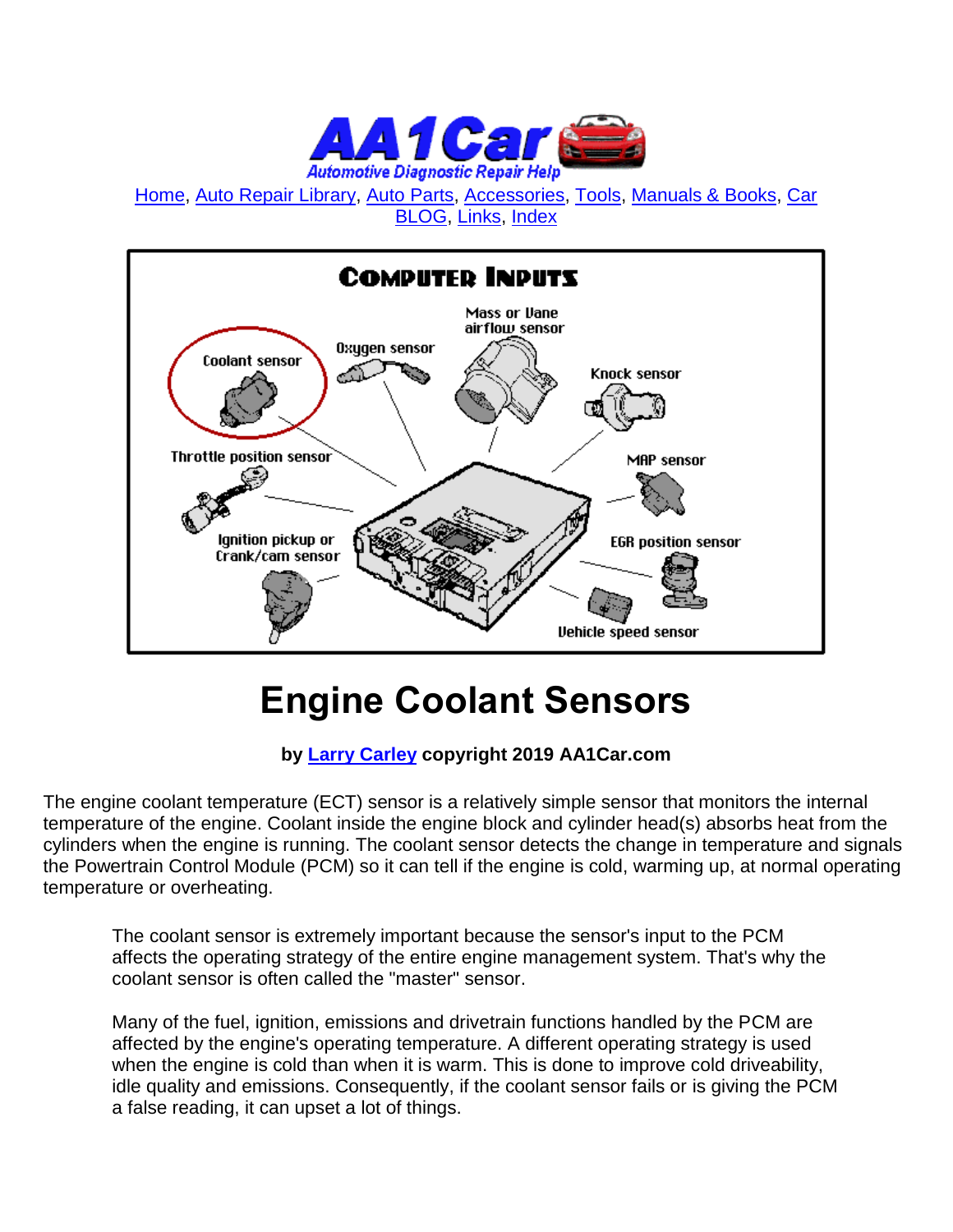#### **HOW THE COOLANT SENSOR AFFECTS ENGINE OPERATION**

Input from the coolant sensor may be used by the PCM for any or all of the following control functions:

\* Start up fuel enrichment on fuel injected engines. When the PCM receives a cold signal from the coolant sensor, it increases injector pulse width (on time) to create a richer fuel mixture. This improves idle quality and prevents hesitation while the cold engine is warming up. As the engine approaches normal operating temperature, the PCM leans out the fuel mixture to reduce emissions and fuel consumption. A faulty coolant sensor that always reads cold may cause the fuel control system to run rich, pollute and waste fuel. A coolant sensor that always reads hot may cause cold driveability problems such as stalling, hesitation and rough idle.

\* Spark advance and retard. Spark advance is often limited for emission purposes until the engine reaches normal operating temperature. This also affects engine performance and fuel economy.

\* Exhaust gas recirculation (EGR) during warm-up. The PCM will not allow the EGR valve to open until the engine has warmed up to improve driveability. If EGR is allowed while the engine is still cold, it may cause a rough idle, stalling and/or hesitation.

\* Evaporative emissions control canister purge. Fuel vapors stored in the charcoal canister are not purged until the engine is warm to prevent driveability problems.

\* Open/closed loop feedback control of the air/fuel mixture. The PCM may ignore the oxygen sensor rich/lean feedback signal until the coolant reaches a certain temperature. While the engine is cold, the PCM will remain in "open loop" and keep the fuel mixture rich to improve idle quality and cold driveability. If the PCM fails to go into "closed loop" once the engine is warm, the fuel mixture will be too rich causing the engine to pollute and waste gas. This condition may also lead to spark plug fouling.

\* Idle speed during warm-up. The PCM will usually increase idle speed when a cold engine is first started to prevent stalling and improve idle quality.

\* Transmission torque converter clutch lockup during warm-up. The PCM may not lockup up the torque converter until the engine has warmed up to improve cold driveability.

\* Operation of the electric cooling fan. The PCM will cycle the cooling fan on and off to regulate engine cooling using input from the coolant sensor. This job is extremely important to prevent engine overheating. Note: On some vehicles, a separate coolant sensor or fan switch may be used for the cooling fan circuit only.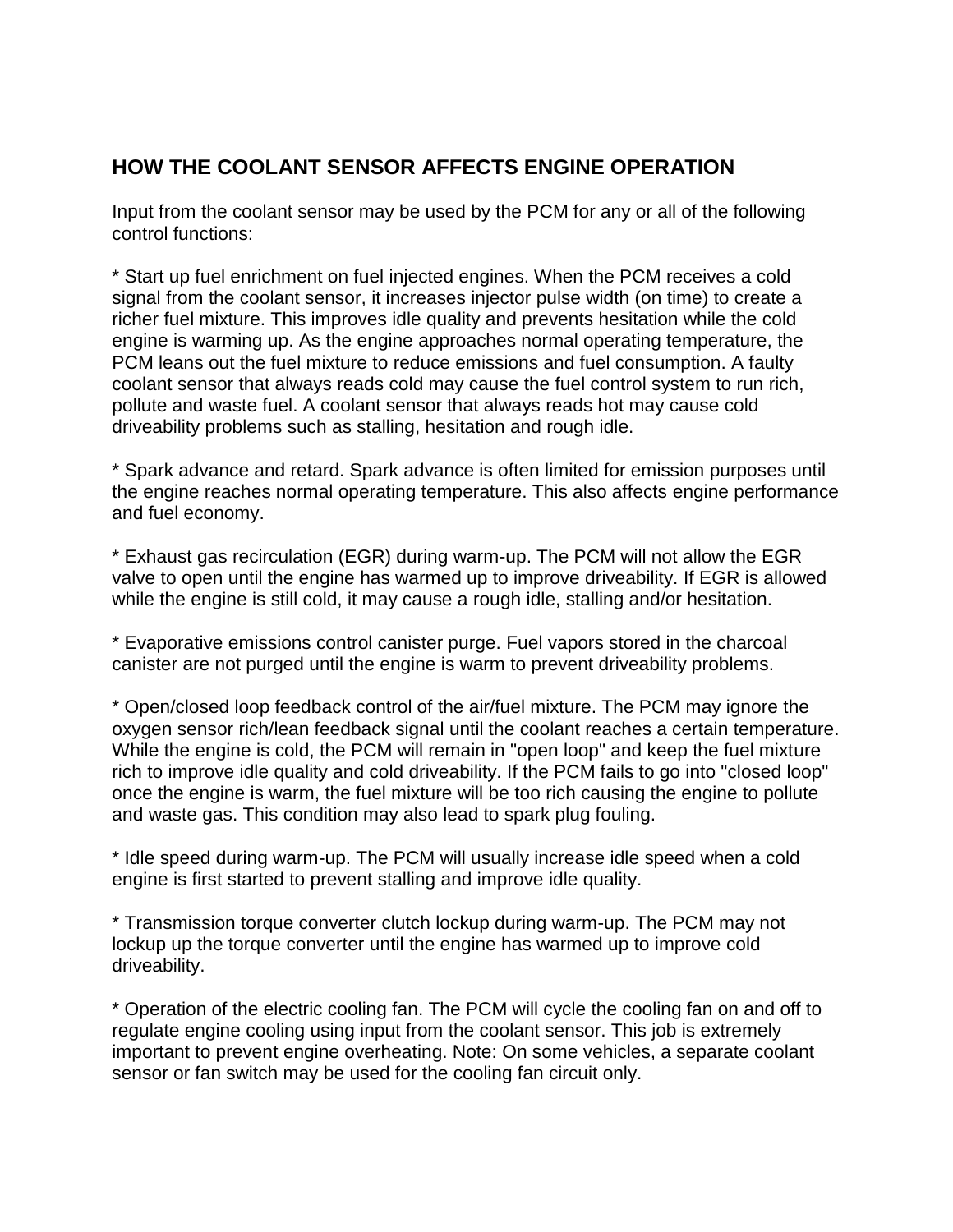### **TYPES OF COOLANT SENSORS**

Most coolant sensors are "thermistors" that change resistance as the temperature of the coolant changes. Most are the "NTC" (Negative Temperature Coefficient) type where resistance drops as the temperature goes up. With this type of sensor, resistance is high when the engine is cold. As the engine warms up, the internal resistance of the sensor drops until it reaches a minimum value when the engine is at normal operating temperature.



A typical GM coolant sensor, for example, may have around 10,000 ohms resistance at 32 degrees F and drop to under 200 ohms when the engine is hot (200 degrees). A Ford coolant sensor, by comparison, may read 95,000 ohms at 32 degrees and drop to 2,300 ohms at 200 degrees.

Resistance specifications will vary depending on the application, so any sensor that does not read within its specified range should be replaced.

Coolant sensors have two wires (input and return). A 5-volt reference voltage signal is sent from the PCM to the sensor. The amount of resistance in the sensor reduces the voltage signal that then returns to the PCM. The PCM then calculates coolant temperature based on the voltage value of the return signal. This number can be displayed on a scan tool, and may also be used by the instrument panel cluster or driver information center to display the temperature reading of the coolant.

On some applications, a "dual range" coolant temperature sensor may be used. When the coolant reaches a certain temperature, the PCM changes the reference voltage to the sensor so it can read the coolant temperature with higher accuracy (higher resolution).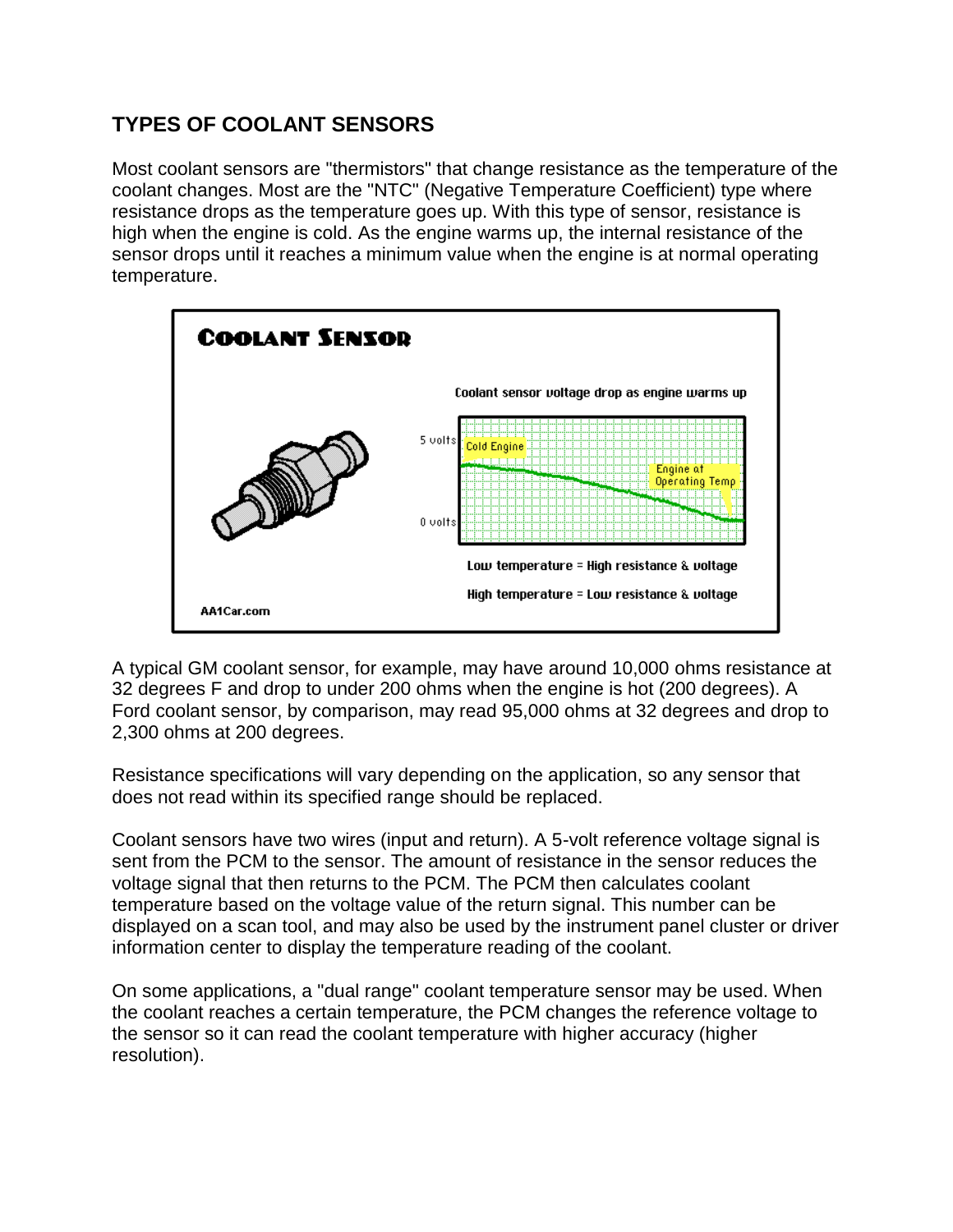On some older vehicles, a different type of coolant sensor may be used. Some of these are essentially an on/off switch that opens or closes at a predetermined temperature. The sensor may be wired directly to a relay to turn the electric cooling fan on and off, or it may send a signal to a warning light on the instrument panel. These older coolant sensors are typically single wire sensors. On other older applications, a single wire variable resistor temperature sensor that grounds through the threads may be used to send a temperature signal to a gauge on the instrument panel. These are typically called temperature "senders" rather than sensors.

#### **COOLANT SENSOR LOCATION**

The coolant sensor is typically located near the thermostat housing in the intake manifold. On a few vehicles, the coolant sensor may be located in the cylinder head, or there may be two coolant sensors (one for each cylinder bank in a V6 or V8 engine) or one for the PCM and a second for the cooling fan.

The sensor is positioned so the tip will be in direct contact with the coolant. This is essential to produce a reliable signal. If the coolant level is low, it may prevent the coolant sensor from reading accurately.

#### **COOLANT SENSOR SYMPTOMS**

Because of the coolant sensor's central role in triggering so many engine functions, a faulty sensor (or sensor circuit) will often cause cold driveability and emission problems. A bad coolant sensor can also cause a noticeable increase in fuel consumption, and it may cause a vehicle to fail an emissions test if it prevents the engine management system from going into closed loop.

Keep in mind that many coolant sensor problems are more often due to wiring faults and loose or corroded connectors than failure of the sensor itself.

The coolant sensor's impact on the engine management system, cold driveability, emissions and fuel economy can also be influenced by the thermostat. If the thermostat is stuck open, the engine will be slow to warm up and the coolant sensor will read low. Or, if someone installed the wrong thermostat for the application or removed the thermostat altogether, it will prevent the engine from reaching normal operating temperature and cause the coolant sensor to read low.

A faulty coolant sensor may also cause the engine to **overheat** if it fails to energize the cooling fan relay when the engine gets hot.

A faulty coolant sensor may also cause inaccurate coolant temperature gauge readings on the instrument panel.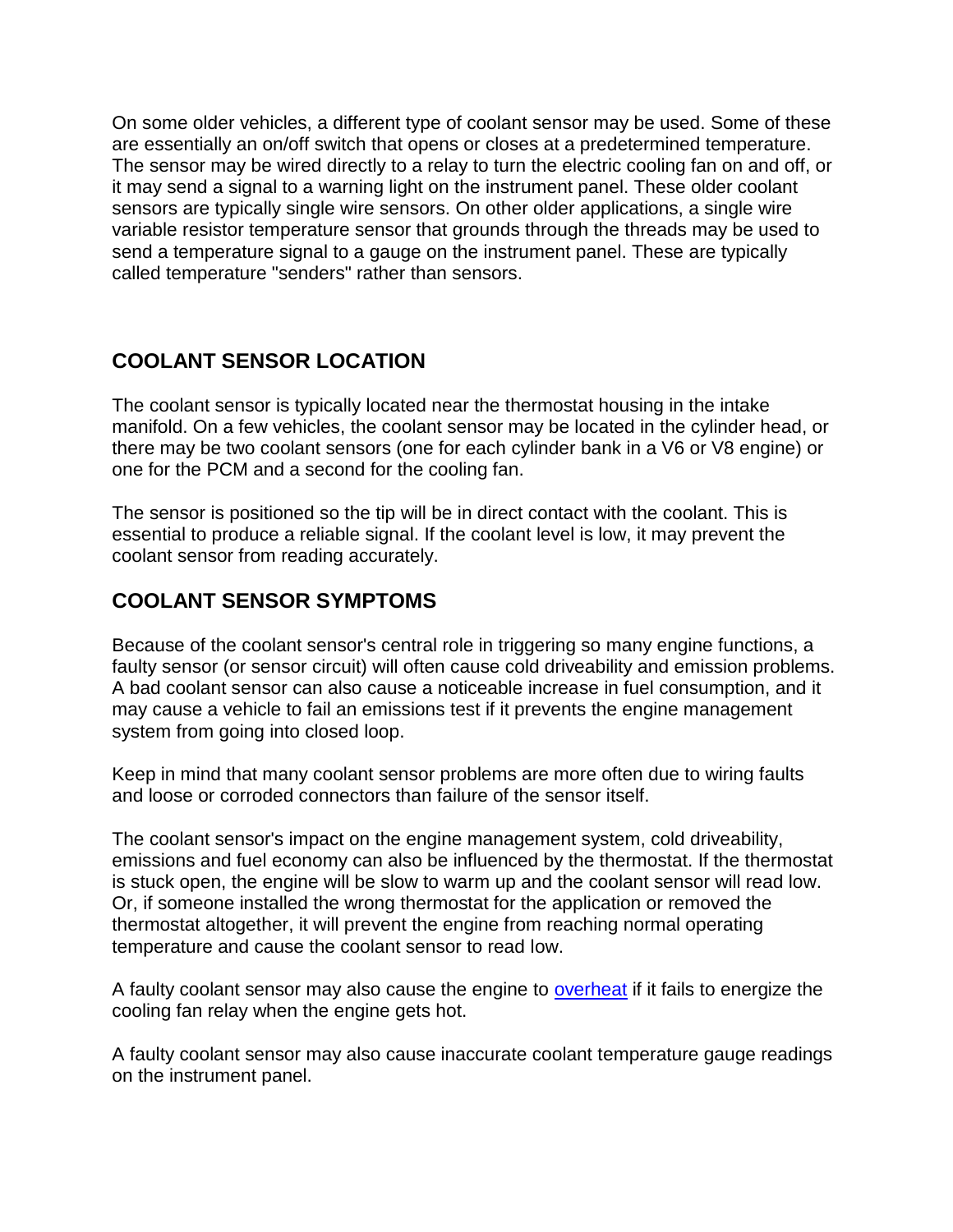#### **COOLANT SENSOR DIAGNOSTIC FAULT CODES**

On 1996 and newer vehicles with OBD II onboard diagnostic systems, a faulty coolant sensor may prevent some of the system monitors from running. This will prevent the vehicle from passing an OBD II emissions test because the test can't be done unless all the required system monitors have run and passed.

The OBD II system should catch the fault, turn on the Check Engine Light or Malfunction Indicator Lamp (MIL), and set one of the following [diagnostic trouble codes:](http://www.trouble-codes.com/)

```
P0115....Engine Coolant Temperature Circuit 
P0116....Engine Coolant Temperature Circuit Range/Performance
P0117....Engine Coolant Temperature Circuit Low Input 
P0118....Engine Coolant Temperature Circuit High Input 
P0119....Engine Coolant Temperature Circuit Intermittent
```
On older pre-OBD II vehicles, the Check Engine light may come on if the coolant sensor is shorted, open or is reading out of range. GM coolant sensor codes include codes 14 & 15, Ford codes are 21, 51 & 81, and Chrysler codes are 17 & 22.

## **COOLANT SENSOR DIAGNOSIS**

A visual inspection of the coolant sensor will sometimes reveal a problem such as severe corrosion around the terminal, a crack in the sensor, or coolant leaks around the sensor. But in most cases, the only way to know if the coolant sensor is good or bad is to measure its resistance and voltage readings.

On vehicle systems that provide direct access to sensor data with a scan tool, the coolant sensor's output can usually be displayed in degrees Centigrade (C) or Fahrenheit (F). The coolant sensor should read low (or ambient temperature) when the engine is cold, and high (around 200 degrees) when the engine is hot. No change in the reading or a reading that obviously does not match engine temperature would indicate a faulty sensor or a wiring problem.

The internal resistance of a coolant sensor can also be checked with an ohmmeter or DVOM (digital volt ohm meter) and compared to specifications. If the sensor is open, shorted or reads out of range, it must be replaced.

If the resistance of a coolant sensor is within specifications and changes as engine temperature changes, but the engine is not going into closed loop, the fault is in the wiring or PCM. Further diagnosis will be needed to isolate the problem before any parts are replaced.

One trick here is to use a sensor simulator tool to feed a simulated temperature reading through the sensor's wiring harness to the PCM. If the wiring continuity is good but the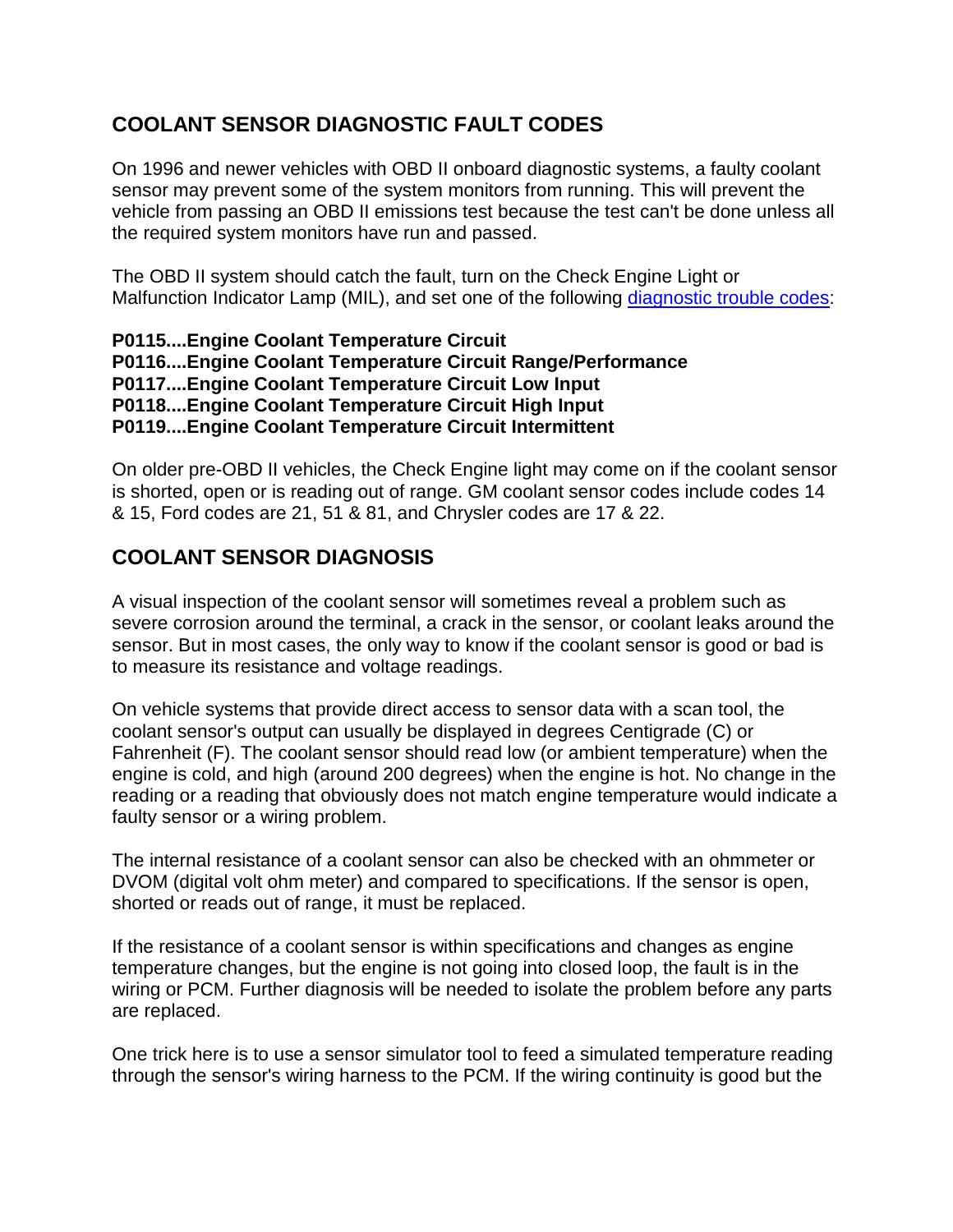PCM fails to go into closed loop when you send it a "hot coolant" signal, the problem is in the PCM.

#### **COOLANT SENSOR VOLTAGE CHECKS**

You can also use a voltmeter or digital storage oscilloscope (DSO) to check the sensor's output. Specs vary, but generally a cold coolant sensor will read somewhere around 3 volts. As the engine warms up and reaches operating temperature, the voltage drop should gradually decrease down to about 1.2 to 0.5 volts. If you're using a scope to display the voltage signal, you should get a trace that gradually slopes from 3 volts down to 1.2 to 0.5 volts in three to five minutes (or however long it normally takes the engine to reach normal operating temperature).

If the voltage drop across the coolant sensor reads at or near 5 volts, it means the sensor is open or it has lost its ground connection. If the voltage is close to zero, the sensor is shorted or it has lost its reference voltage.

When working on 1985 and up Chrysler products, watch out for a sudden voltage increase as the engine warms up. This is normal and is produced by a 1000 ohm resistor that switches into the coolant sensor circuit when the sensor's voltage drops to about 1.25 volts. This causes the voltage to jump back up to about 3.7 volts, where it again continues to drop until it reaches a fully warmed up value of about 2.0 volts.

Sometimes a coolant sensor will suddenly go open or short when it reaches a certain temperature. If your voltmeter has a "minimum/maximum" function, you can catch sudden voltage fluctuations while the sensor is warming up. If you are viewing the voltage pattern on a scope, a short will appear as a sudden drop or dip in the trace to zero volts. An open would make the trace jump up to the VRef voltage line (5 volts).

If the coolant sensor reads normally when cold (high resistance and 3 or more volts), but never seems to reach normal temperature it could be telling the truth! An open thermostat or the wrong thermostat may be preventing the coolant from reaching its normal operating temperature.

#### **COOLANT SENSOR REPLACEMENT**

Most coolant sensors are not replaced unless they have failed. A coolant sensor that is shorted, open or reading out of range obviously can't provide a reliable temperature signal and must be replaced for the engine management system to function properly. But many experts also recommend installing a new coolant sensor if you are replacing or rebuilding an engine. Why? Because coolant sensors can deteriorate with age and may not read as accurately as they did when they were new. Installing a new sensor can eliminate a lot of potential problems down the road.